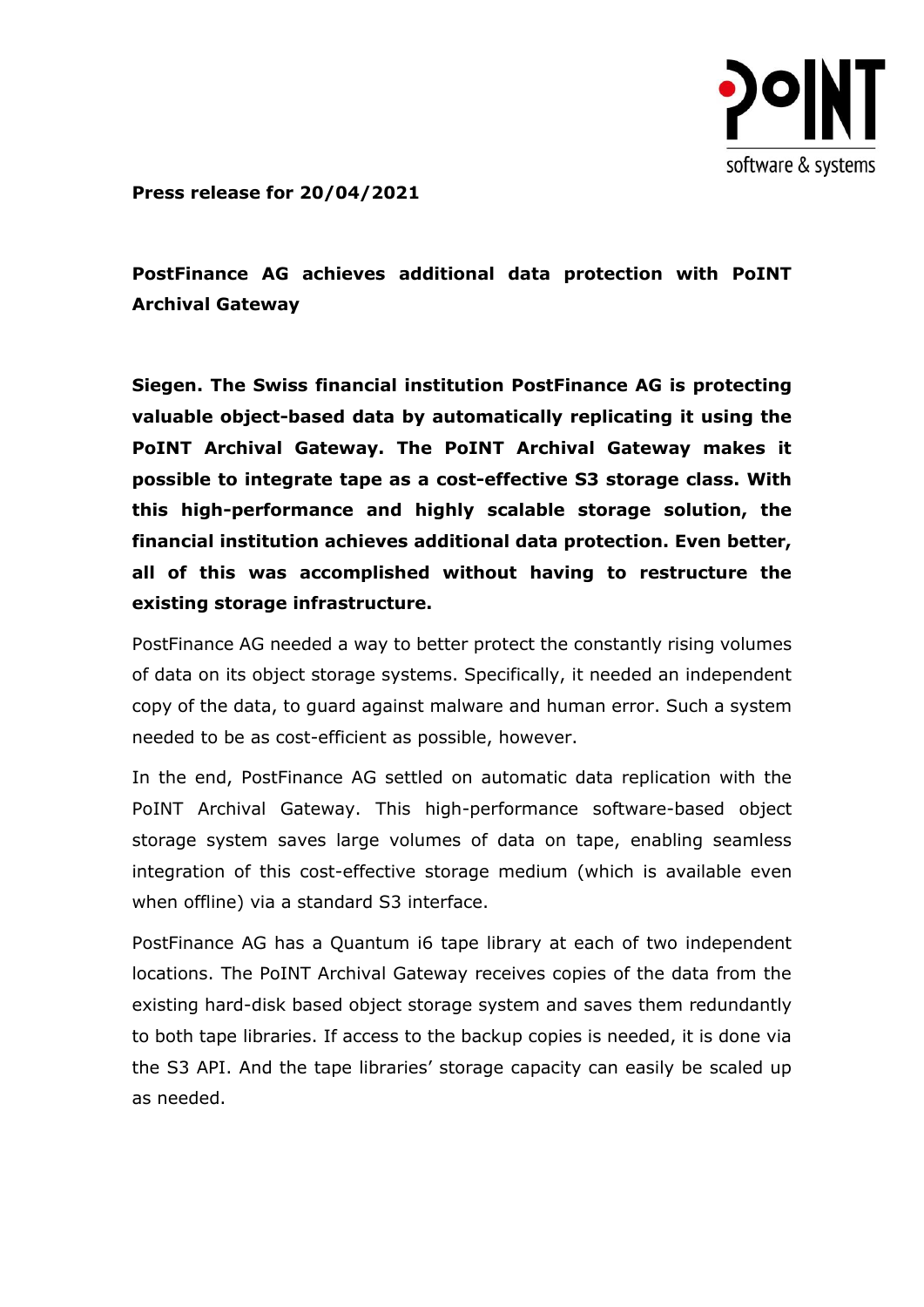



© PoINT Software & Systems

Andreas Christen, of the Technology & Information Center Infrastructure Data department, is very satisfied with how PoINT's software is now being used: "With the PoINT Archival Gateway, we are replicating our archive data on tape, improving our data security. In the first three months, we backed up around 20 million objects in this way. Thanks to the standard interface, we can easily integrate the PoINT Archival Gateway into our existing storage infrastructure. By using tape as an additional S3 storage class, we have been able to massively improve our security design."

The PoINT Archival Gateway now acts as a reliable data security solution for PostFinance AG. Now that it replicates object data to an offline storage medium, the company's data is more secure than ever. There was no need to restructure its existing storage architecture, and the solution's standard interface means employee workflows proceed in just the same way as before.

For more information, see our case study at [www.point.de.](http://www.point.de/)